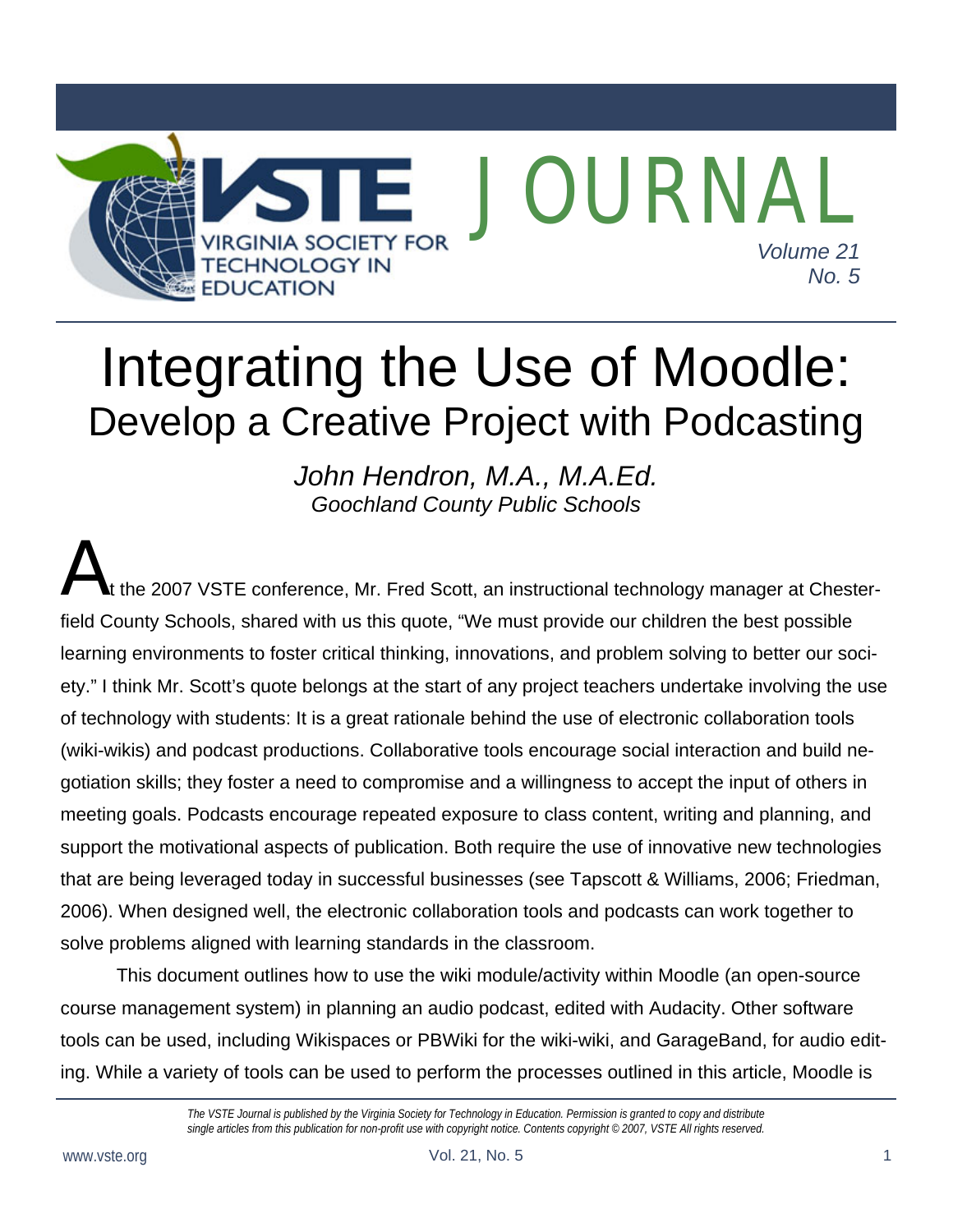

popular in K-12 environments because of its price, alongside the free/open-source Audacity.

#### *Step One: Define the Project*

 Wikis and podcasts are easy enough on their own. A wiki is a simple document manager that lives on a Web server. Podcasts are audio files that are served over the Internet using a subscription model facilitated by RSS (Really Simple Syndication—a new web "standard" for distributing content online, through the receipt of "subscriptions"). Both are centered around the creation and (easy) publication of content: in this case, text and audio.

 Before we worry about the technical aspects of how these two media work, let us first consider the learning objectives. What is it that we want students to do that will keep them responsible for the content being covered, demonstrate understanding and mastery, and demand opportunities for creativity? Podcasts can answer that compound question.

 Once we come up with the answers, we should next design an assessment instrument to evaluate the project. Most often, this is a rubric. If we are using Moodle or another flexible content management system (Blackboard and Angel come to mind)—why not use the built-in "workshop" activity that allows students to evaluate the podcast products themselves?

 Podcasts are most often modeled after radio programs, and can include interviews, news reports, and opinion pieces. Podcasts can also include video and digital images to strengthen the audio content. Thinking about a podcast project may require us to consider how the content being covered can fit into the guise of a report, an interview, or multiple perspectives and opinions. If we carefully dissect a radio program, an entire "show" is divided into sections—perhaps an introduction, a couple unrelated reports, an interview, and something fun? Student podcast projects can mimic the segments found in professionally-produced talk radio programs. This may allow a lesson to focus on students each producing a show segment, and then putting multiple segments together to form one podcast "show."

 Once the teacher has considered what he or she envisions the podcast to sound (or look) like, and has considered some objectives, it is time to write out the lesson objectives, the standards being addressed, and the evaluation criteria used in a rubric. Teachers can communicate this infor-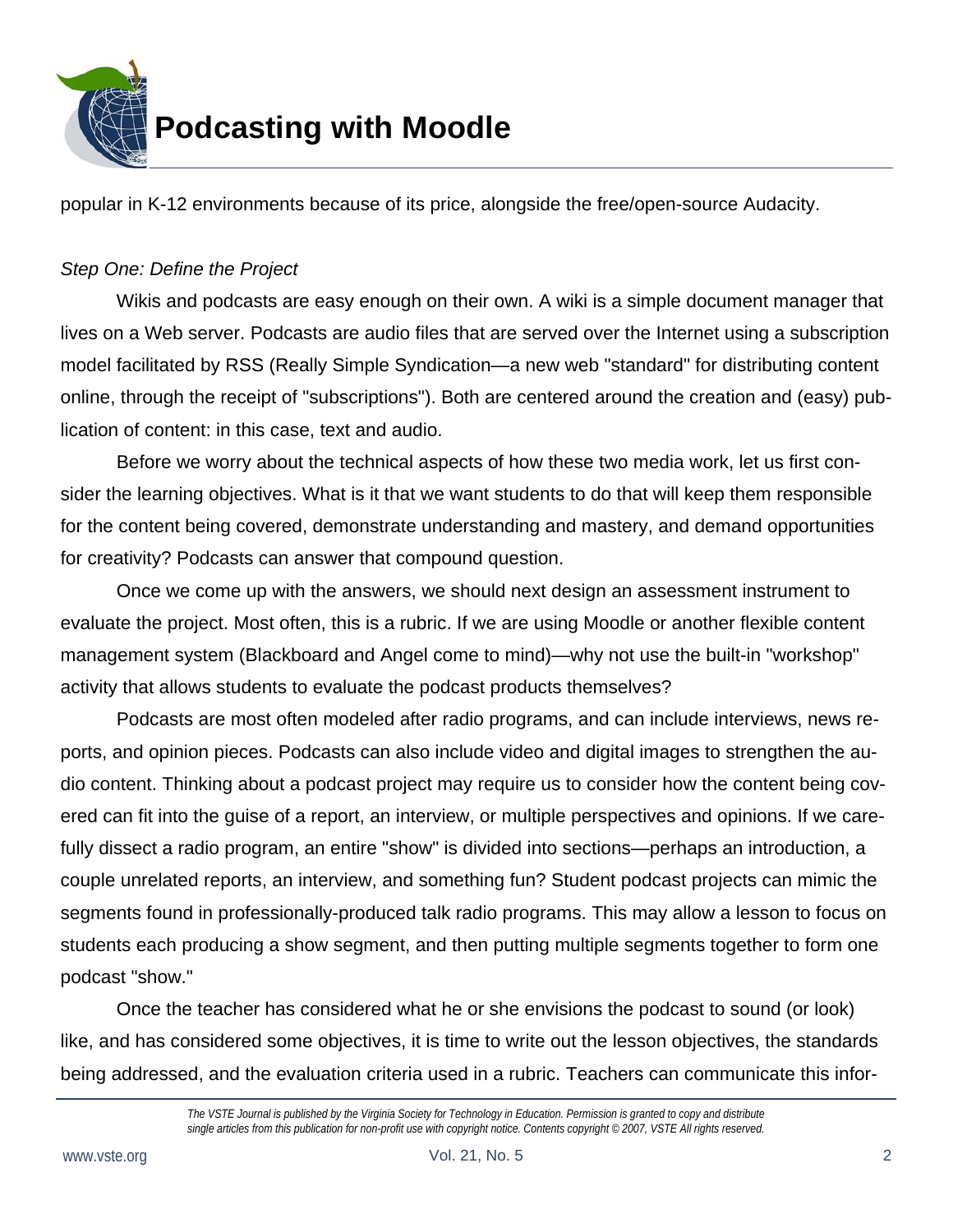

mation with students. The instructor posts this information on the front-page of the wiki, and then provides links to pages where students will plan and write-out their production. Because the wiki

pages are viewable and editable by the entire class, students should be encouraged to evaluate the planning by various groups within the class, while the instructor proffers comments and suggestions as the planning takes place. Students will not be able to proceed with the recording and production of their podcast until the planning and writing on the wiki has been approved by the instructor.

 Classroom time should be devoted towards practicing the podcast. Students should be coached on their reading style, an appropriate "radio" voice, and the finer points of software used for editing. Once the podcast has been recorded and edited, it should be published for feedback from peers. Podcast episodes may be published inside or outside of the Moodle environment, and comments can be collected through the students' wiki page, or



**Wiki-Enabled Podcast Project** Planning

*Figure 1. Planning the Podcast Lesson Using Moodle* 

through a workshop activity in Moodle. The details that follow demonstrate creating a podcast without the use of paper, using all electronic, digital tools.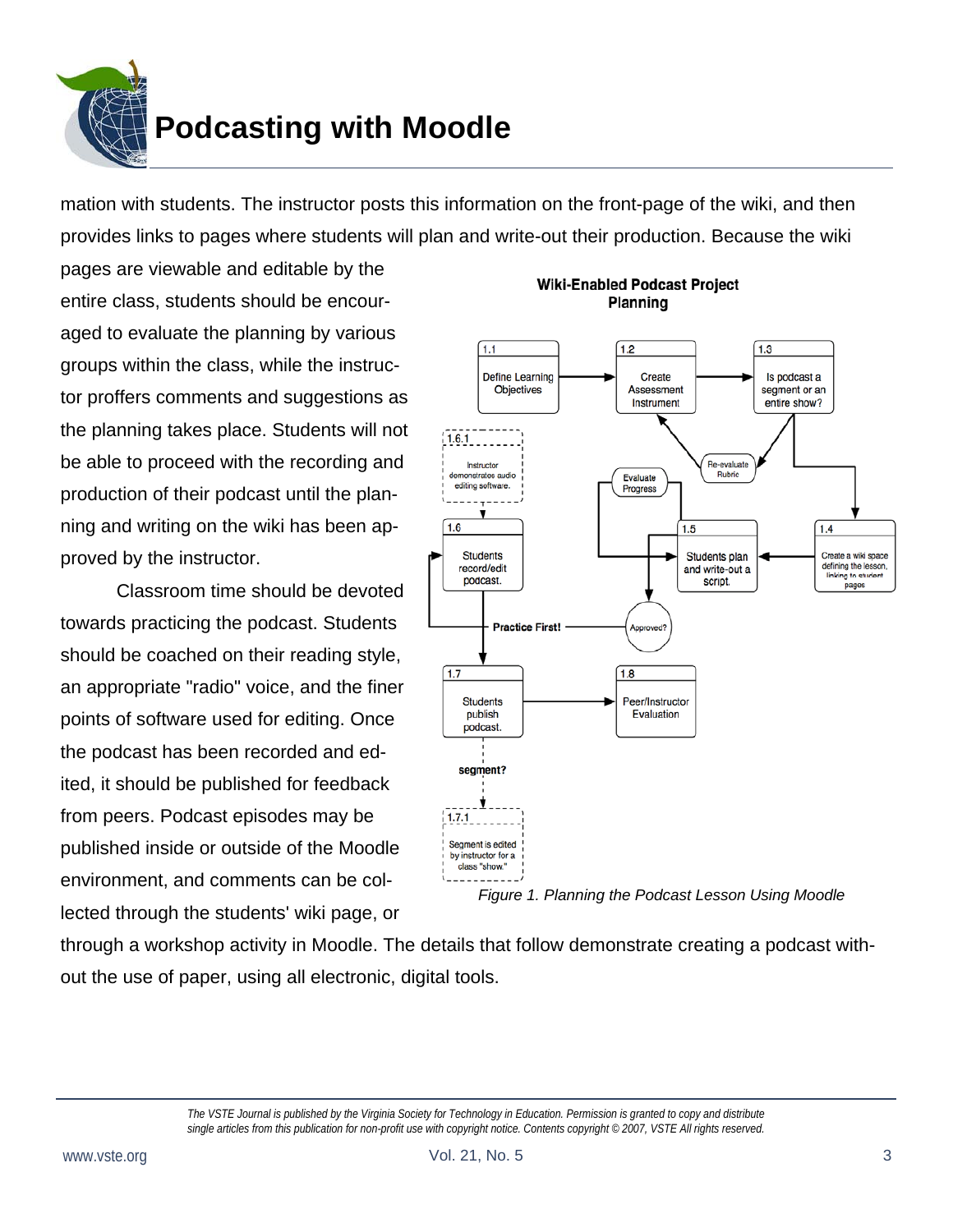

#### *Step 2: Setting Up the Wiki*

 Within Moodle, create a new wiki activity. In the example used here, I am using Moodle 1.6. Earlier or later versions of the Moodle wiki may look different.

| <b>Weekly outline</b>       |                                                          |                                                                                                                                                                                   | $\Box$<br><b>Latest news</b><br>$* x \leftarrow \downarrow$                                                                                                                                                   |
|-----------------------------|----------------------------------------------------------|-----------------------------------------------------------------------------------------------------------------------------------------------------------------------------------|---------------------------------------------------------------------------------------------------------------------------------------------------------------------------------------------------------------|
| ≤                           |                                                          |                                                                                                                                                                                   | Add a new topic<br>(No news has been posted yet)                                                                                                                                                              |
|                             | Add a resource<br>?                                      | $\left  \cdot \right $<br>Add an activity $\left  \cdot \right $<br>$\odot$                                                                                                       | $\Box$<br><b>Recent activity</b><br>* X← 1 ↓                                                                                                                                                                  |
| February 24 - March 2<br>Æ. | $\left  \cdot \right $<br>Add a resource<br>?<br>Jump to | Add an activity<br>J<br>Assignment<br>Chat<br>Choice<br>÷<br><b>Database</b><br>Forum<br>Glossary<br>Journal<br>Lesson<br>Quiz<br><b>SCORM/AICC</b><br>Survey<br>Wiki<br>Workshop | Activity since Monday, March 26<br>Н<br>2007, 02:00 PM<br>Full report of recent activity<br>۵<br>↑<br><b>Updated wiki pages:</b><br>♦<br>08:56 AM, Mar 27<br>John Hendron<br>Podcast Scripts: Podcast Scripts |

*Figure 2: Adding a Wiki activity within a Moodle course.* 

Once the activity choice has been selected, it is time to define some wiki parameters.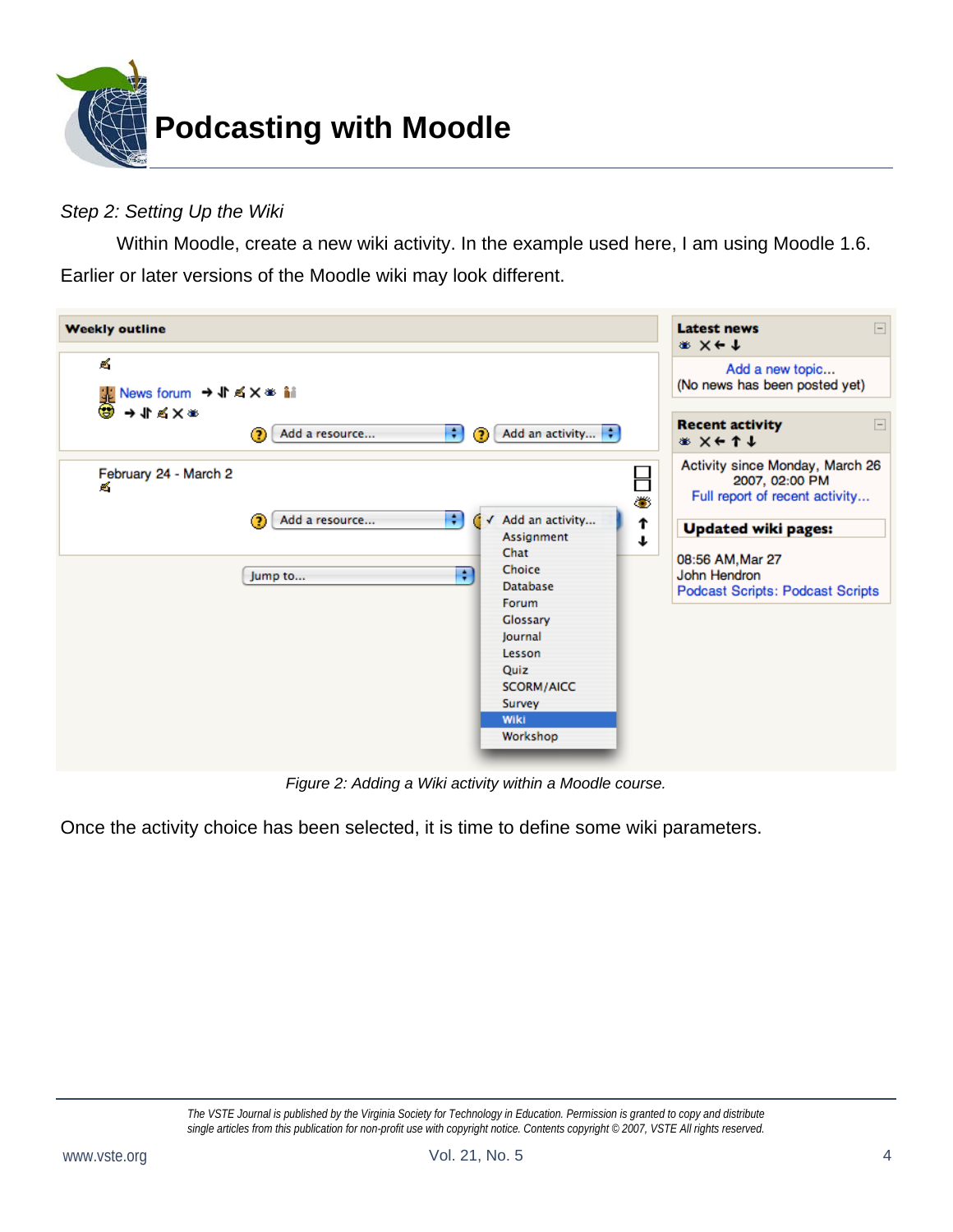

| $\frac{11}{201}$ Adding a new Wiki to week 5 $\odot$ |                                                                                                                                                                                                                                                                                                                                                                   |
|------------------------------------------------------|-------------------------------------------------------------------------------------------------------------------------------------------------------------------------------------------------------------------------------------------------------------------------------------------------------------------------------------------------------------------|
| Name:<br>Summary:                                    | <b>Buying Fruit</b><br>In many European countries, you can buy fresh produce, including fruit, in<br>outdoor, open-air markets. The season will define what is available, and<br>shoppers know they can haggle with merchants to try and get a good price. Your<br>podcast will center around the purchase of fruit for a party you are planning<br>with friends. |
| Type:                                                | ٠<br><b>Groups</b><br>$\circ$                                                                                                                                                                                                                                                                                                                                     |
| Print wiki name on every page:                       | Yes $\div$                                                                                                                                                                                                                                                                                                                                                        |
| <b>HTML Mode:</b>                                    | Safe HTML<br>÷<br>⊙                                                                                                                                                                                                                                                                                                                                               |
| <b>Allow binary files:</b>                           | Yes $\div$<br>$\circ$                                                                                                                                                                                                                                                                                                                                             |
| Wiki auto-linking options:                           | Disable CamelCase linking<br>ø                                                                                                                                                                                                                                                                                                                                    |
| <b>Student admin options:</b>                        | Allow 'remove pages' ?<br>Allow 'set page flags'<br>Allow 'strip pages'<br>Allow 'revert mass changes'                                                                                                                                                                                                                                                            |
| Optional:                                            |                                                                                                                                                                                                                                                                                                                                                                   |
| Page Name:                                           | - or - $\circledcirc$                                                                                                                                                                                                                                                                                                                                             |
| <b>Choose an Initial Page:</b>                       | Choose/upload initial page<br>⊙                                                                                                                                                                                                                                                                                                                                   |
| <b>Group mode:</b>                                   | Separate groups $\frac{4}{7}$<br>$\odot$                                                                                                                                                                                                                                                                                                                          |
| Visible to students:                                 | Show<br>÷                                                                                                                                                                                                                                                                                                                                                         |
|                                                      | Save changes                                                                                                                                                                                                                                                                                                                                                      |

*Figure 3: Defining the Wiki with options.* 

 In my course, I have made the choices seen in Figure 3. The "type" of wiki is the most important: your choices include teacher, groups, and student with Moodle's wiki. "Groups" allows everyone in the class group to edit and read the wiki pages. "Teacher/Student" restrict access for editing.

 I used the summary section at the top to define the podcast project. In this particular example, students will be asked to use vocabulary to create a conversation they will record in Spanish.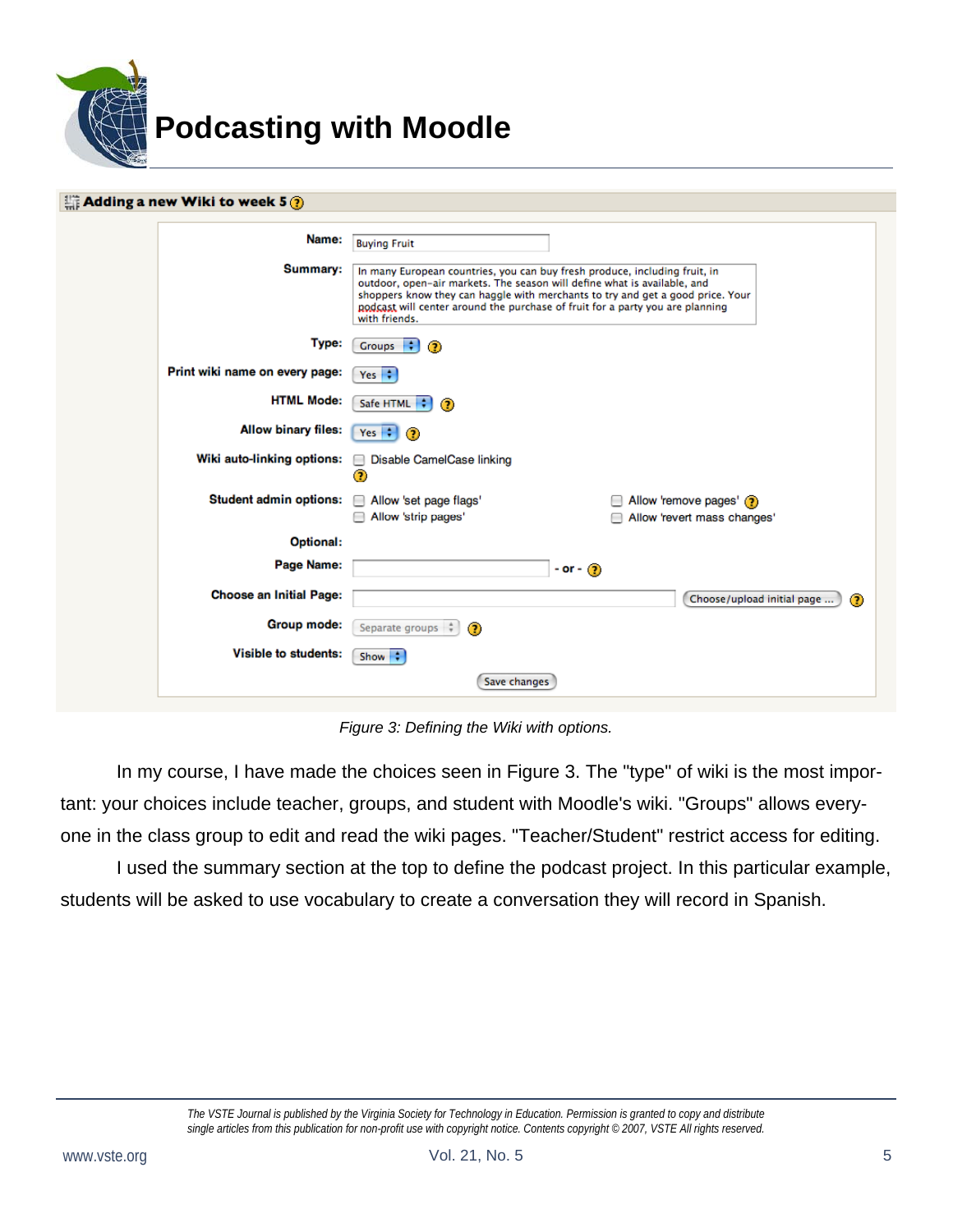

Before adding links to student wiki pages, this is what the wiki looks like in "Edit" mode within Moodle:

| Groups Wiki for D2B4:<br>Search Wiki: |                                                                                    |                                                                           | -- Choose Wiki Links --                                                                                                                                                                                     | ÷                  | Other Wikis:<br>-- Administration --                                                                                                                                                                                                                                                      | Choose<br>÷      |
|---------------------------------------|------------------------------------------------------------------------------------|---------------------------------------------------------------------------|-------------------------------------------------------------------------------------------------------------------------------------------------------------------------------------------------------------|--------------------|-------------------------------------------------------------------------------------------------------------------------------------------------------------------------------------------------------------------------------------------------------------------------------------------|------------------|
|                                       |                                                                                    | for a party you are planning with friends.                                |                                                                                                                                                                                                             |                    | In many European countries, you can buy fresh produce, including fruit, in outdoor, open-air<br>markets. The season will define what is available, and shoppers know they can haggle with<br>merchants to try and get a good price. Your podcast will center around the purchase of fruit |                  |
|                                       |                                                                                    | Edit<br><b>View</b>                                                       | <b>Links</b><br><b>History</b>                                                                                                                                                                              | <b>Attachments</b> |                                                                                                                                                                                                                                                                                           |                  |
|                                       |                                                                                    |                                                                           |                                                                                                                                                                                                             |                    |                                                                                                                                                                                                                                                                                           | Reload this page |
| Thank you for your contribution.      |                                                                                    |                                                                           |                                                                                                                                                                                                             |                    |                                                                                                                                                                                                                                                                                           |                  |
| <b>Buying Fruit</b>                   |                                                                                    |                                                                           |                                                                                                                                                                                                             |                    |                                                                                                                                                                                                                                                                                           |                  |
| <b>Fruit Podcast</b>                  |                                                                                    |                                                                           |                                                                                                                                                                                                             |                    |                                                                                                                                                                                                                                                                                           |                  |
|                                       |                                                                                    |                                                                           | Start by deciding what vocabulary you will use. List these words and their translations on your wiki page.<br>conversation will include trying to establish a lower than advertised price. Don't overspend! |                    | Next, decide how much the fruits cost, and what your budget is. Part of understanding Spanish culture is the barter system used<br>in open-air markets. Establish how much money your two buyers have, and how much the fruit is advertised. Part of your                                 |                  |
|                                       |                                                                                    | your wiki page. Your podcast will be evaluated on the following criteria: |                                                                                                                                                                                                             |                    | Next, consider a joke you can include in your conversation. It may between the two buyers, or between a buyer and the seller.<br>Finally, once you have established the vocabulary list, the cost of fruit, and a joke that makes sense, write-out your dialog on                         |                  |
|                                       | o Are all seven fruits identified?<br>o Is your fruit budget maintained?           |                                                                           | • Does each person have a roughly equal speaking part in the dialog?                                                                                                                                        |                    |                                                                                                                                                                                                                                                                                           |                  |
|                                       | o Are words clearly and properly pronounced?                                       |                                                                           | o Does the conversation demonstrate understanding of the barter system?                                                                                                                                     |                    |                                                                                                                                                                                                                                                                                           |                  |
|                                       | · Does the conversation include a joke?<br>o Does the joke "translate" in Spanish? |                                                                           | o Does the conversation flow, without unnecessary pauses or repeated words?                                                                                                                                 |                    |                                                                                                                                                                                                                                                                                           |                  |
| conversation?                         |                                                                                    |                                                                           |                                                                                                                                                                                                             |                    | • Does the podcast include an introduction in English, and a sound bite (jingle or bumper) between the introduction and the                                                                                                                                                               |                  |
|                                       |                                                                                    |                                                                           | introduce the scene. Once your podcast is approved in script form, you may record it using Audacity.                                                                                                        |                    | Once the podcast has been approved by me, write-out your introduction in English for the podcast. You will read this first, to                                                                                                                                                            |                  |
|                                       |                                                                                    |                                                                           |                                                                                                                                                                                                             |                    |                                                                                                                                                                                                                                                                                           |                  |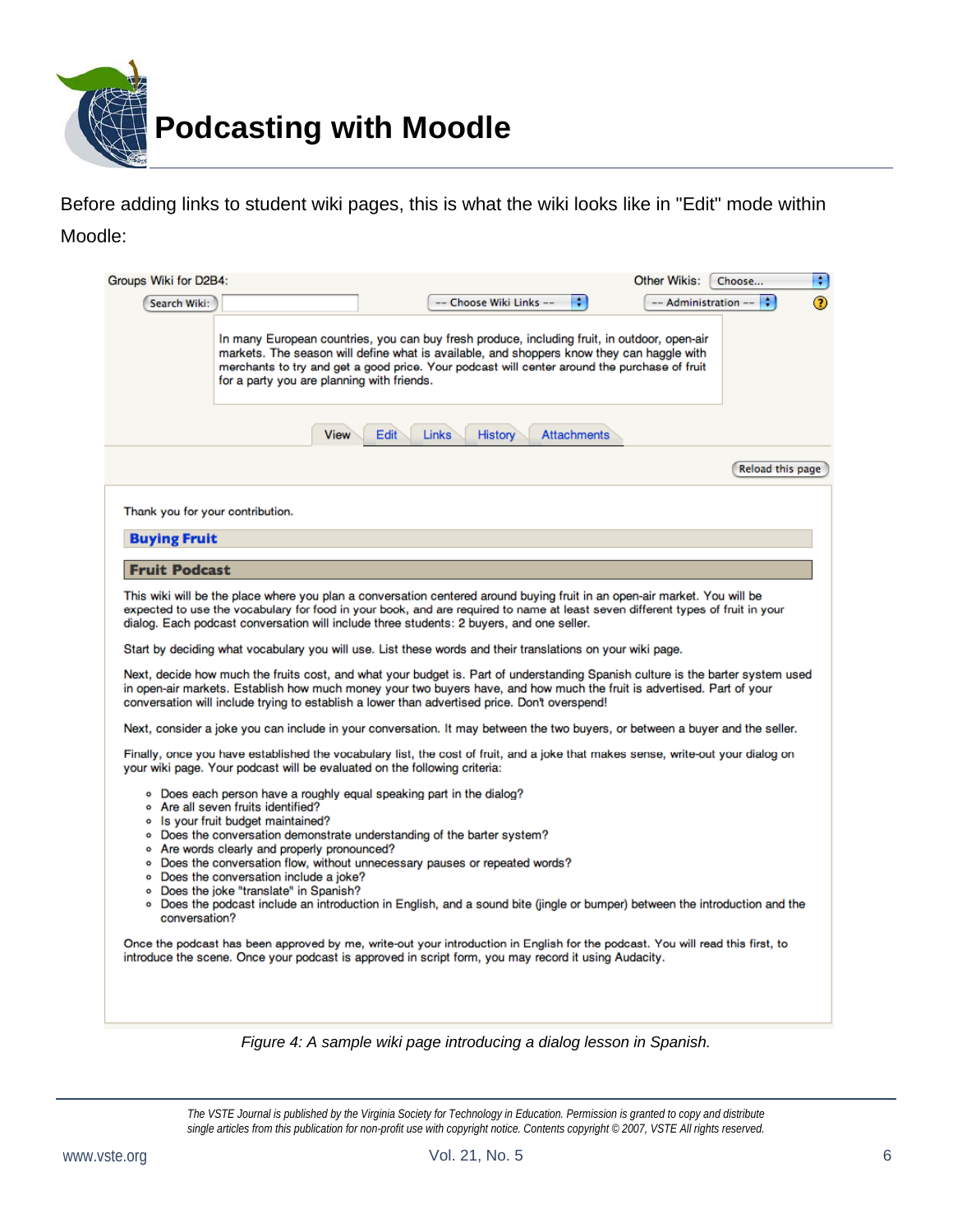

To create the student pages, either assign generic group names as wiki links, or assign pages by using student names. Figure 5 shows an example of a wiki edit "in progress," with links for each student-group page.

| Try not to worry too much about formatting, it can always be improved later.                                                                                                                                                              |
|-------------------------------------------------------------------------------------------------------------------------------------------------------------------------------------------------------------------------------------------|
| * Does the conversation flow, without unnecessary pauses or repeated words?<br>* Does the conversation include a joke?<br>* Does the joke "translate" in Spanish?                                                                         |
| * Does the podcast include an introduction in English, and a sound bite (jingle or bumper)<br>between the introduction and the conversation?                                                                                              |
| Once the podcast has been approved by me, write-out your introduction in English for the<br>podcast. You will read this first, to introduce the scene. Once your podcast is approved in<br>script form, you may record it using Audacity. |
| * [Ellen, Tom, Frank]                                                                                                                                                                                                                     |
| * [Glenda, Sandra, Nick]                                                                                                                                                                                                                  |
| * [Debbie, Carla, Linda]                                                                                                                                                                                                                  |
| * [John, Peter, Sean]                                                                                                                                                                                                                     |
| Preview<br>Cancel<br>Save                                                                                                                                                                                                                 |

*Figure 5: Editing a wiki in Moodle using wiki formatting.* 

 Once these links are established, the wiki puts question-mark links next to these names on the document. Clicking these "?" links creates new wiki pages, where students will work in groups. Students in the same classroom can work on one computer to edit the script using the wiki, or they can work independently across classes, or at different times. Moodle will provide a warning if the wiki is being edited by two or more parties at the same time.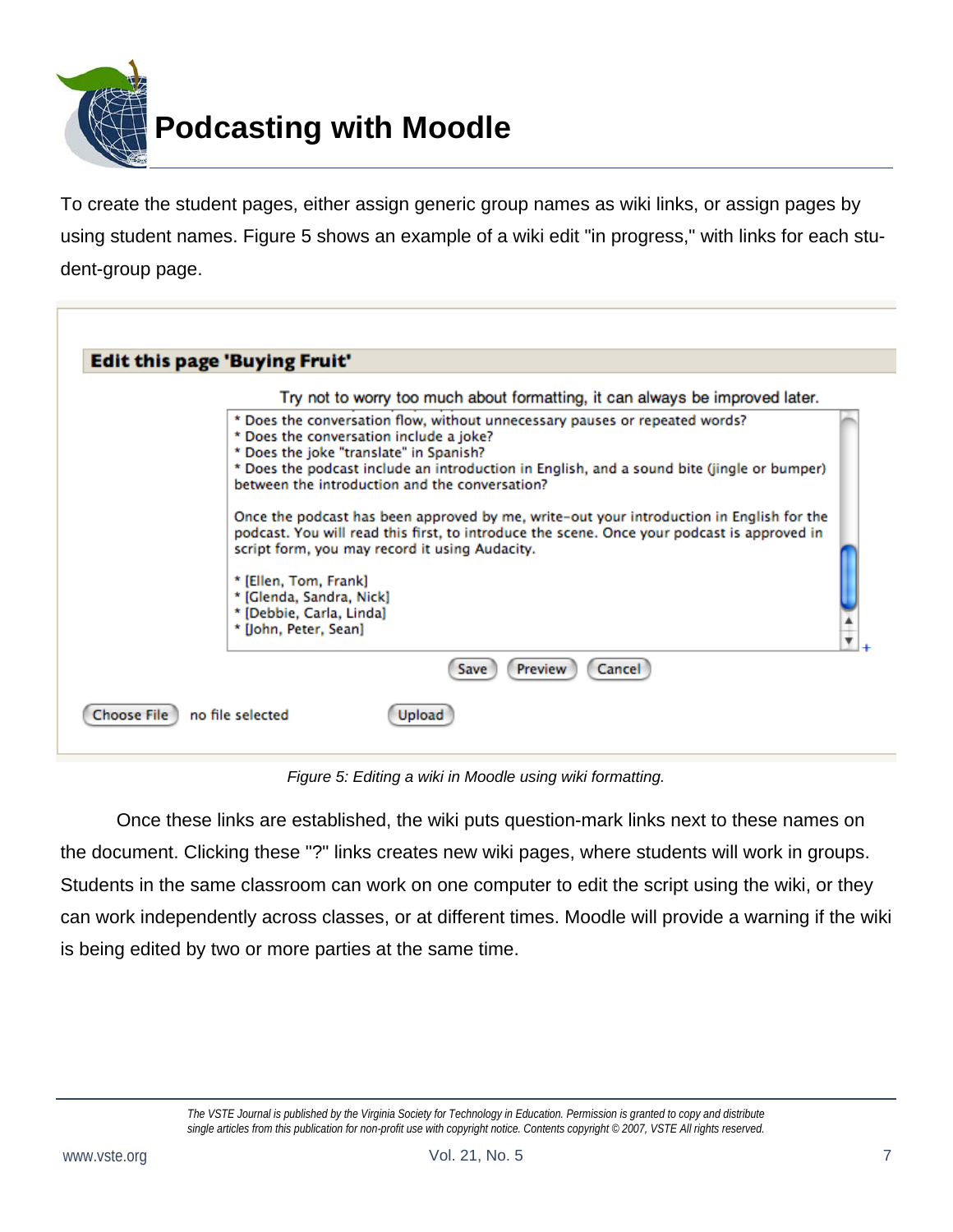

#### **Step 3: Setting Up the Rubric**

 Without a lot of detail, I included the rubric criteria in my wiki page. Next, I create a new Workshop activity and carefully select the options.

| <b>E</b> Adding a new Workshop to week 5 $\odot$                                                               |                                                                                          |
|----------------------------------------------------------------------------------------------------------------|------------------------------------------------------------------------------------------|
| <b>Submission Title:</b>                                                                                       | <b>Grade My Podcast</b>                                                                  |
| <b>Description:</b><br>Write carefully (2)<br>How to write text $\overline{?}$<br>Use emoticons                | Use this area to evaluate your podcasts. Ask me if you have questions.                   |
|                                                                                                                | <b>?</b> Formatting: Moodle auto-format                                                  |
| <b>Grade for Assessments:</b>                                                                                  | 40<br>٠<br>Ð                                                                             |
| <b>Grade for Submission:</b>                                                                                   | 60<br>÷<br>◑                                                                             |
| <b>Grading Strategy:</b>                                                                                       | H<br>Rubric<br>$\circ$                                                                   |
| Number of Comments, Assessment Elements, Grade Bands, Criterion<br><b>Statments or Categories in a Rubric:</b> | H<br>3<br>Q                                                                              |
| <b>Number of Attachments expected on Submissions:</b>                                                          | $1 + \frac{1}{2}$<br>O                                                                   |
| <b>Allow Resubmissions:</b>                                                                                    | <b>No</b><br>÷                                                                           |
| <b>Number of Assessments of Examples from Teacher:</b>                                                         | $\mathbf{0}$<br>÷<br>2                                                                   |
| <b>Comparison of Assessments:</b>                                                                              | Fair<br>٠<br>◉                                                                           |
| <b>Number of Assessments of Student Submissions:</b>                                                           | $3 + 7$<br>Q                                                                             |
| <b>Weight for Teacher Assessments:</b>                                                                         | $\mathbf{1}$<br>÷<br>σ                                                                   |
| <b>Over Allocation:</b>                                                                                        | $0$ $\div$<br>Œ                                                                          |
| <b>Self Assessment:</b>                                                                                        | No<br>₩<br>Q                                                                             |
| Assessments must be agreed:                                                                                    | No<br>÷                                                                                  |
| <b>Hide Grades before Agreement:</b>                                                                           | Yes $\frac{4}{7}$<br>⊙                                                                   |
| <b>League Table of Submitted Work:</b>                                                                         | $\overline{2}$<br>٠<br>Œ                                                                 |
| <b>Hide Names from Students:</b>                                                                               | <b>No</b><br>÷<br>œ                                                                      |
| <b>Use Password:</b>                                                                                           | <b>No</b><br>÷<br>Q                                                                      |
| Password:                                                                                                      | (Leave blank to keep current password) ?                                                 |
| <b>Maximum Size:</b>                                                                                           | 2MB<br>÷                                                                                 |
| <b>Start of submissions:</b>                                                                                   | $30 \div$<br>March<br>÷<br>2007<br>$09$ $\div$<br>$25 \frac{4}{7}$<br>$\circ$            |
| <b>Start of assessments:</b>                                                                                   | $31 \div$<br>March<br>÷<br>2007<br>$09$ $\div$<br>25<br>∩                                |
| <b>End of submissions:</b>                                                                                     | $31 \div$<br>÷<br>2007<br>$20 \div$<br>00<br>March<br>٠<br>⊙                             |
| <b>End of assessments:</b>                                                                                     | ÷<br>$27 \div$<br>2007<br>$09$ :<br>April<br>25<br>⋒<br>÷                                |
| <b>Release Teacher Grades:</b><br><b>Group mode:</b>                                                           | ı,<br>$28 \div$<br>$2007$ $\div$<br>$09$ $\div$<br>April<br>25<br>٠<br>$\left( 2\right)$ |
| <b>Visible to students:</b>                                                                                    | Separate groups $\frac{4}{7}$<br>⊙                                                       |
|                                                                                                                | Show $\div$                                                                              |

*Figure 6: Workshop options in Moodle.*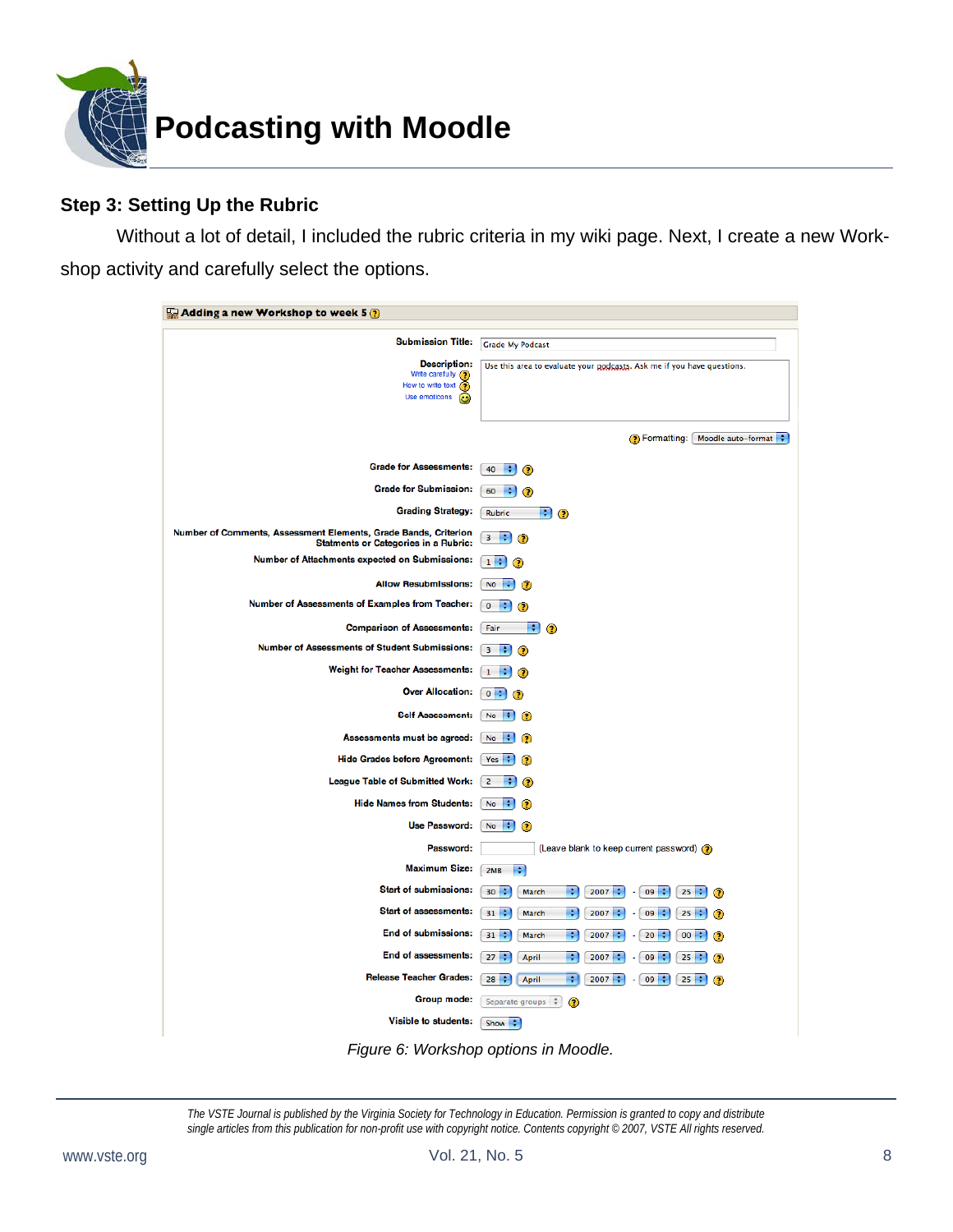

Figure 7 shows example elements within the rubric. I recommend filling-out each of the five grade options. Instructors will likely choose more than three elements, but I used three here as an example.

| Element 1:             | The conversation is easy to hear, with clear diction, and demonstrates understanding of how barter<br>purchasing works.                   |
|------------------------|-------------------------------------------------------------------------------------------------------------------------------------------|
| <b>Element Weight:</b> | $ \div $<br>$\mathbf{1}$                                                                                                                  |
| Grade 0:               |                                                                                                                                           |
| Grade 1:               | The conversation was difficult to hear and affected my ability to understand the example of barter<br>in the purchase of fruit.           |
| Grade 2:               |                                                                                                                                           |
| Grade 3:               | The conversation was reasonably easy to hear, but because of the recording quality, I lost a few<br>words or became slightly confused.    |
| Grade 4:               | The conversation was well-recorded and edited, and I could easily follow the purchase of fruit in the<br>market.                          |
|                        |                                                                                                                                           |
| <b>Element 2:</b>      | The conversation includes a joke.                                                                                                         |
| <b>Element Weight:</b> | $\left  \cdot \right $<br>$\vert$ 1                                                                                                       |
| Grade 0:               | I didn't hear a joke.                                                                                                                     |
| Grade 1:               |                                                                                                                                           |
| Grade 2:               |                                                                                                                                           |
| Grade 3:               | I heard the joke, but I didn't understand the humor.                                                                                      |
| Grade 4:               | I understood the joke, and I think it translated well in Spanish.                                                                         |
|                        |                                                                                                                                           |
| Element 3:             | Before the conversation, the podcast includes an English introduction that sets the scene and<br>establishes what is about to take place. |
| <b>Element Weight:</b> | $\vert$ 1<br>H                                                                                                                            |
| Grade 0:               | No introduction was used.                                                                                                                 |
| Grade 1:               | The introduction was there, but was difficult to hear, or didn't include the musical clip before the                                      |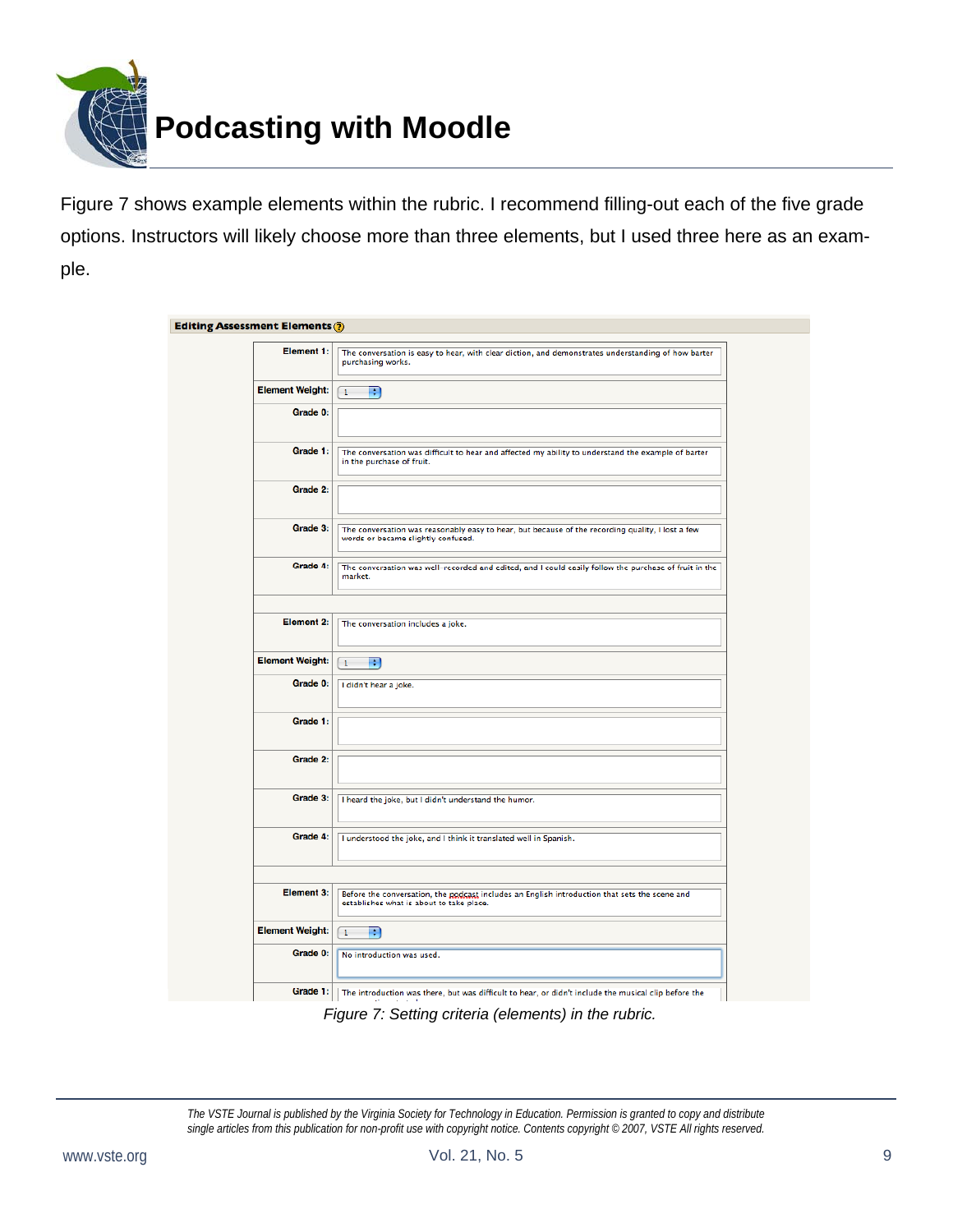

 Options shown in Figure 6 (page 8), limit submissions to 2 MB. However, Moodle administrators may be willing to increase this limit. The upload limit needs to exceed the space required to upload podcasts. Alternatively, the class can listen to podcasts at once, using a sound system or the teacher's computer, and then use the online rubric to assess the podcast.

#### *Step 4: Recording and Editing Podcasts*

Several elements are required for recording the podcasts:

- a microphone
- sound recording software
- sound editing software
- music clips for a "bumper"

 With many laptops and the free Audacity software, three of the four elements are there: a built-in microphone, and the software required for recording and editing. While GarageBand (Macs only) includes royalty-free music jingles, online sources such as *creativecommons.org* and *Freeplay-Music.com* provide solutions for acquiring music clips. Readers can find a link to an online resource for working with Audacity at the end of this article. If podcasting is new to a class, quick demonstrations on the use of Audacity will help. I recommend this script as a demonstration before students start:

- 1. Opening Audacity.
- 2. Checking the microphone level.
- 3. Recording the introduction (sample) in English.
- 4. Importing a musical jingle or bumper clip.
- 5. Adjusting the position of the bumper.
- 6. Recording a second portion in Spanish.
- 7. Cutting out silence at the beginning or ending of a clip.
- 8. Exporting the recording as a MP3 file.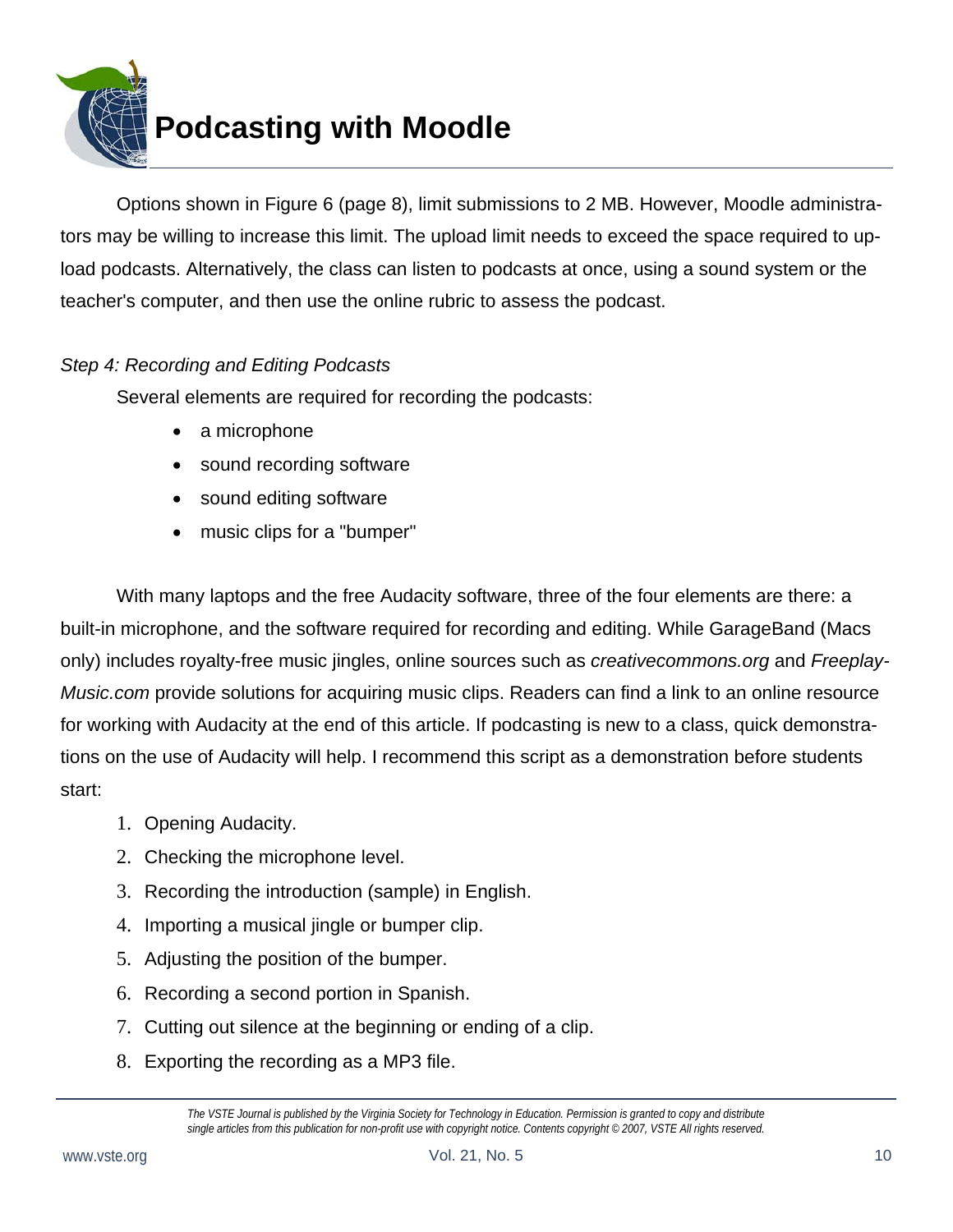

 A student with experience using Audacity can demonstrate these steps with the help of an LCD projector.

#### *Step 5: Evaluation*

 An important aspect of this lesson is the peer evaluation. Instructors doing a podcast project for the first time may choose to do the grading themselves. But asking students to listen to each other's podcasts reinforces the listening and critical thinking aspects that are highlights to this lesson.

 Moodle's tools—specifically the wiki and the workshop—can help facilitate a classroom podcasting project, increasing productivity. The wiki is an ideal tool for collaboration, as the documents and scripts students create are visible by all stakeholders in the project, and can be evaluated efficiently online. Although complex to set-up, the workshop can facilitate peer review and comments while also allowing the instructor to weigh-in on the final product.

#### *Conclusion*

 I hope you see the benefits of the wiki and other Moodle tools in providing our students a better "learning environment," for "fostering critical thinking," and solving problems. The problem in this lesson centered around creating a conversation—a creative pursuit. The constraints were dictated by learning objectives: the understanding of a cultural phenomenon (barter economy), and proper use of vocabulary (in this instance, fruit). The objectives, and how students would be evaluated in two different stages (after the script writing and after the podcast production) were upfront, and available in the wiki.

 If Moodle is a vital part of how a classroom works, it can be further enabled to plan the scheduling and due-dates for this project. More often than not, however, Moodle is being used as a supplemental resource in classrooms to enhance projects like this podcast.

*The VSTE Journal is published by the Virginia Society for Technology in Education. Permission is granted to copy and distribute single articles from this publication for non-profit use with copyright notice. Contents copyright © 2007, VSTE All rights reserved.*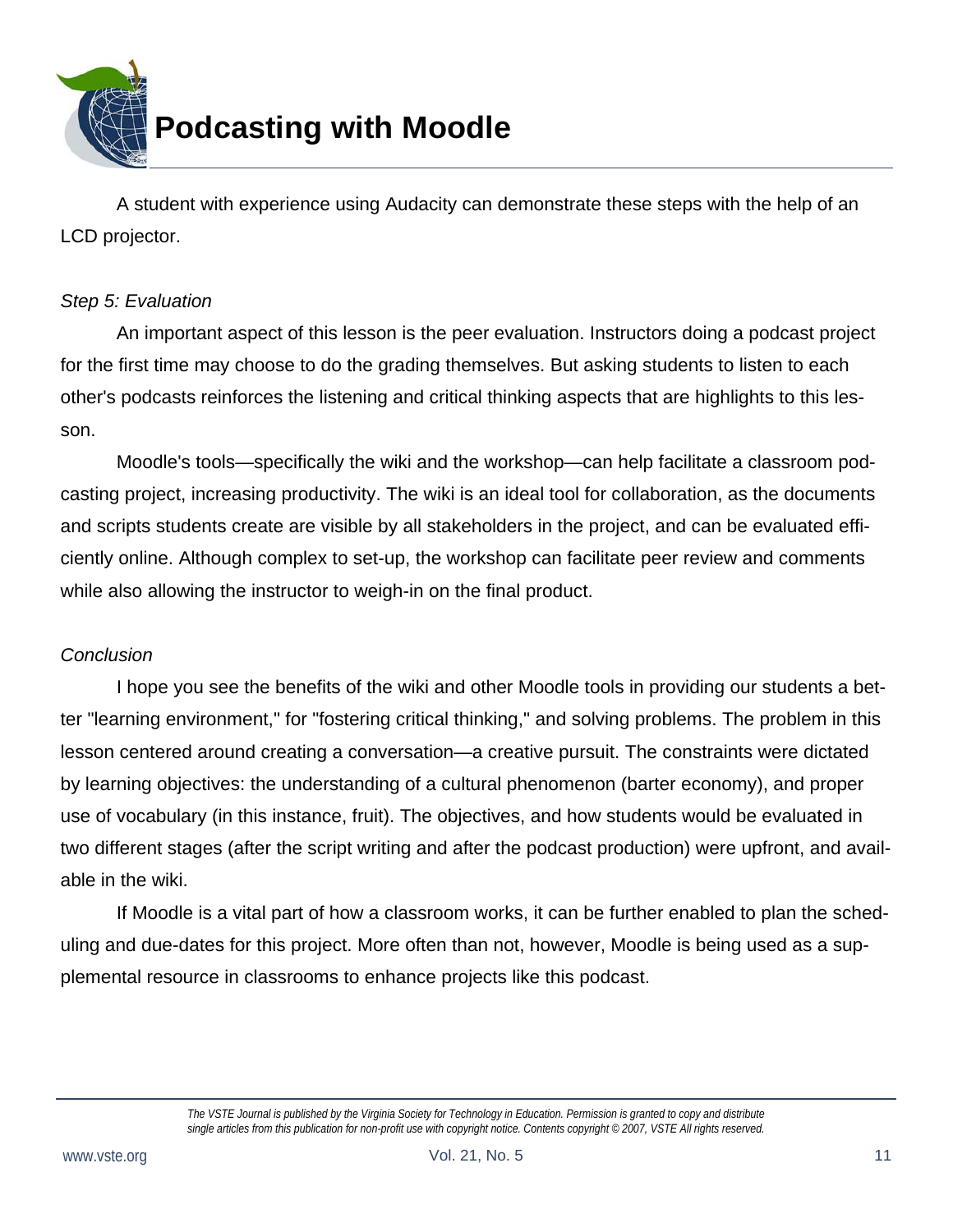

# **Podcasting with Moodle**

# **Article Resource Links**

**Audacity Tutorial** http://www.glnd.k12.va.us/wiki/index.php/Handouts/Podcasting-Audacity

**Audacity** *http://audacity.sourceforge.net/* 

**GarageBand** *http://www.apple.com/garageband/*

**Moodle** *http://moodle.org/*

**PBWiki** *http://www.pbwiki.com/*

**Wikispaces** *http://www.wikispaces.com/*

### **References**

Friedman, T. L. (2006). *The world is flat*. New York: Farrar, Straus and Giroux.

Tapscott, D. & Williams, A. D. (2006). *Wikinomics: How mass collaboration changes everything.* New York, NY: Portfolio Hardcover.

## **About the Author**

**John Hendron** (www.johnhendron.net) currently serves as the instructional & web technologies specialist for Goochland County Public Schools, where he facilitated a teacher blogging initiative in Fall 2005. His interests include the intersection of creativity with technology-integrated projects. Now with over 85 podcast episodes, John has emerged as one of the first K-12 podcasters in Virginia with the *TechTimes Live!* podcast (www.glnd.k12.va.us/technology/times.php).